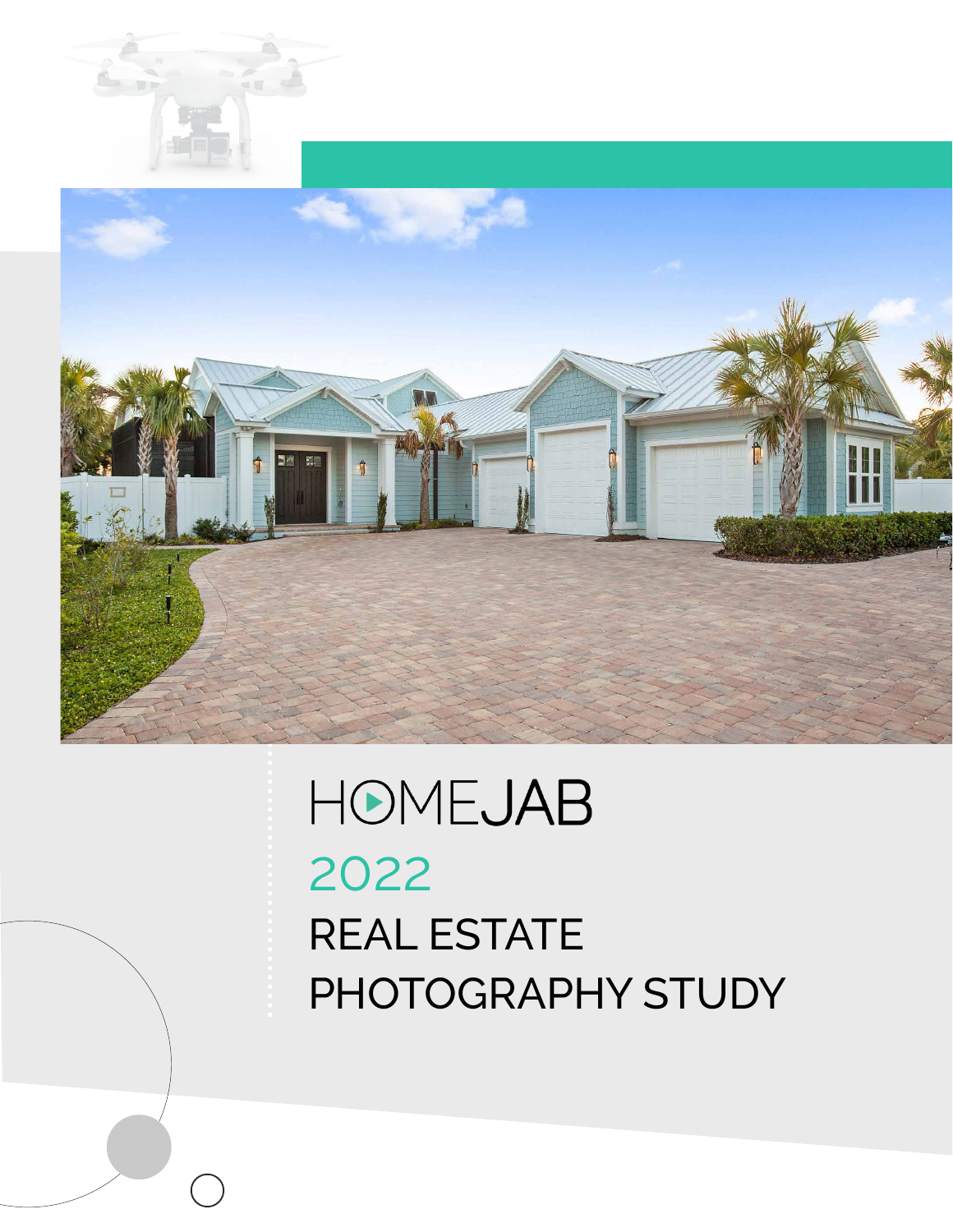#### **HomeJab study shows Wednesdays are the most popular day for taking real estate listing photos.**

HomeJab, which provides real estate agents on-demand professional real estate photography and other visual production services in every major US market and all 50 states, studied nearly 60,000 real estate photography assignments over the last four years.

The HomeJab study found:

- » The most popular day of the week for real estate photography was Wednesday. 20% of all listing photos are shot on Wednesday.
- » Tuesday and Thursday are tied for the second most popular days of the week for shooting real estate listing photos with 18% each.
- » The least popular day of the week for real estate photos? Sunday. Just 4% of real estate listing photos are shot on a Sunday.

"Most professional real estate photography shoots don't happen on weekends, even though home sellers are typically more available," said Joe Jesuele, founder and CEO of HomeJab. "Our research shows that only about 1 out of 10 listing photo shoots occur on a Saturday and Sunday," Jesuele added.

The HomeJab study also revealed that COVID-19 had a dramatic impact on the popularity of both video/3D shoots for new property listings and aerial photography footage.

In 2020, when the pandemic shuttered almost all Open Houses, the percentage of video and 3D virtual tours ordered by agents jumped significantly from 37% to 53% of photo shoots. Last year, as Open House returned, this percentage went down slightly to 48% but remained higher compared to pre-pandemic levels for 2019.

HomeJab found the opposite was true with aerial photography. A little more than 15% of real estate listing photo shoots included aerial photography in 2018 and 2019. That number dropped in 2020 to 12%. Last year aerial photography orders rebounded to about 14% for all listings.

Jesuele observed, "Agents typically have a fixed budget for photography, so an increase in one service would cause a decrease in the other service."

"We expect real estate agents using HomeJab to continue to build-in video and 3D tours as part of their 'go-to' photo package for all of their listings and aerial photography to continue to rebound," Jesuele said. "Increasing visual content satisfies sellers and helps potential buyers, especially those who still don't want to tour physically as many houses as they once did."

### **HOMEJAB**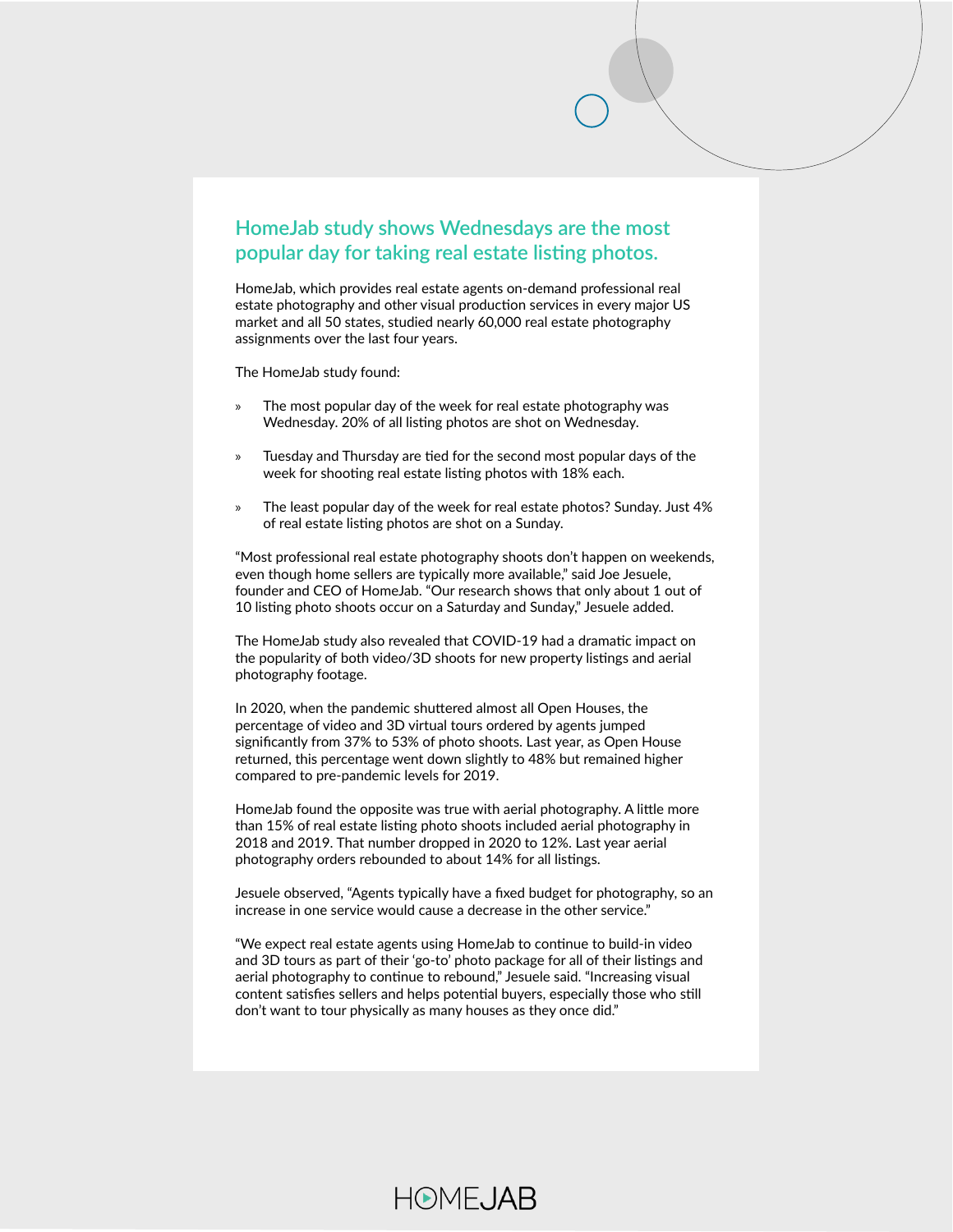

#### **WEDNESDAY**

The most popular day of the week for real estate photography



**!**

Most professional real estate photography shoots don't happen on weekends, even though home sellers are typically more available.

For this study, HomeJab, which has real estate photography professionals available in every major US market and all 50 states, studied nearly 60,000 real estate photography assignments placed by real estate agents between 2018 and 2021.

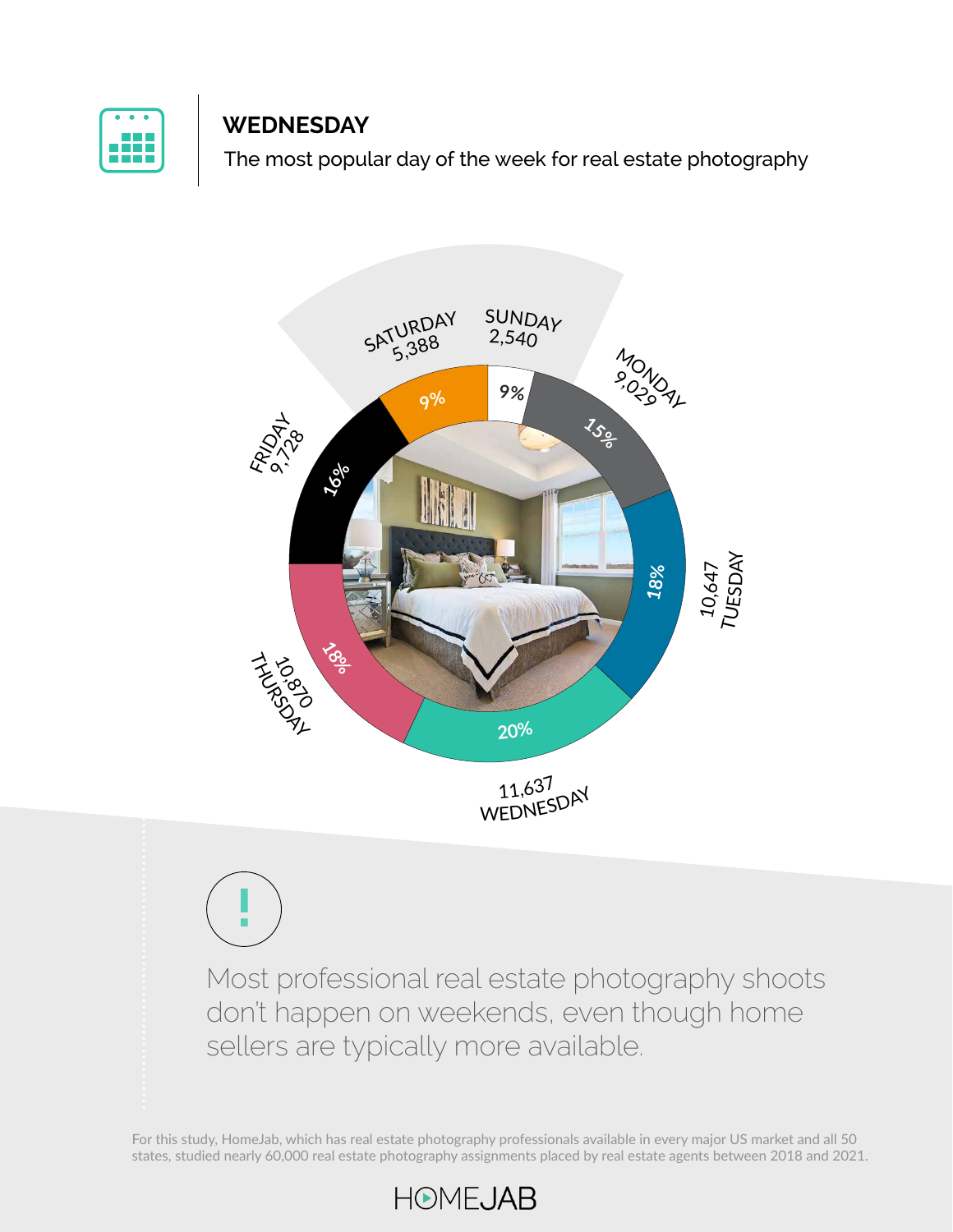



#### **Video & 3D Tours**

2020 showed a significant increase and has remained higher than before the pandemic.





For this study, HomeJab, which has real estate photography professionals available in every major US market and all 50 states, studied nearly 60,000 real estate photography assignments placed by real estate agents between 2018 and 2021.

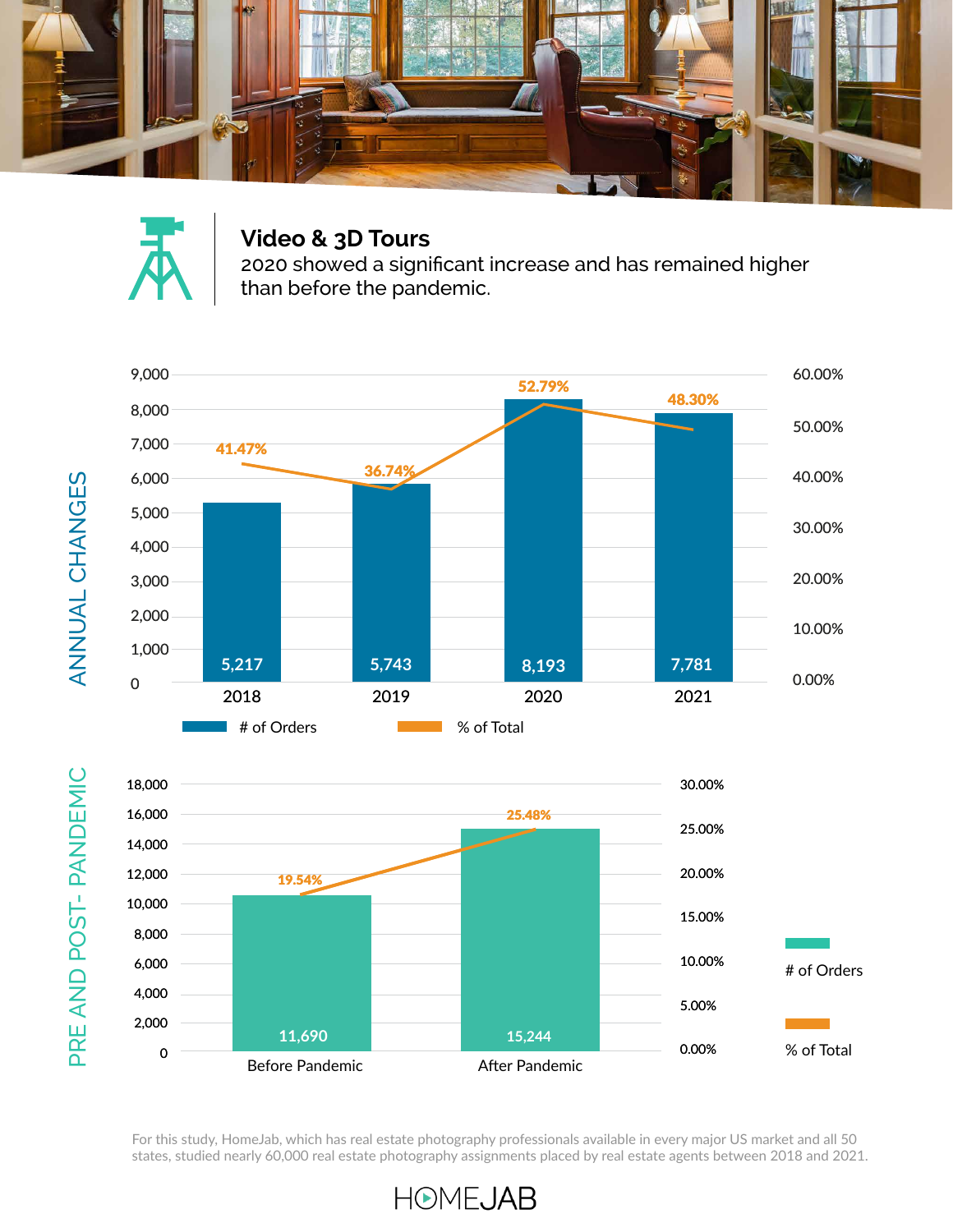

#### **Aerials**

Aerials took a slight drop in numbers after from 2020 on..





For this study, HomeJab, which has real estate photography professionals available in every major US market and all 50 states, studied nearly 60,000 real estate photography assignments placed by real estate agents between 2018 and 2021.